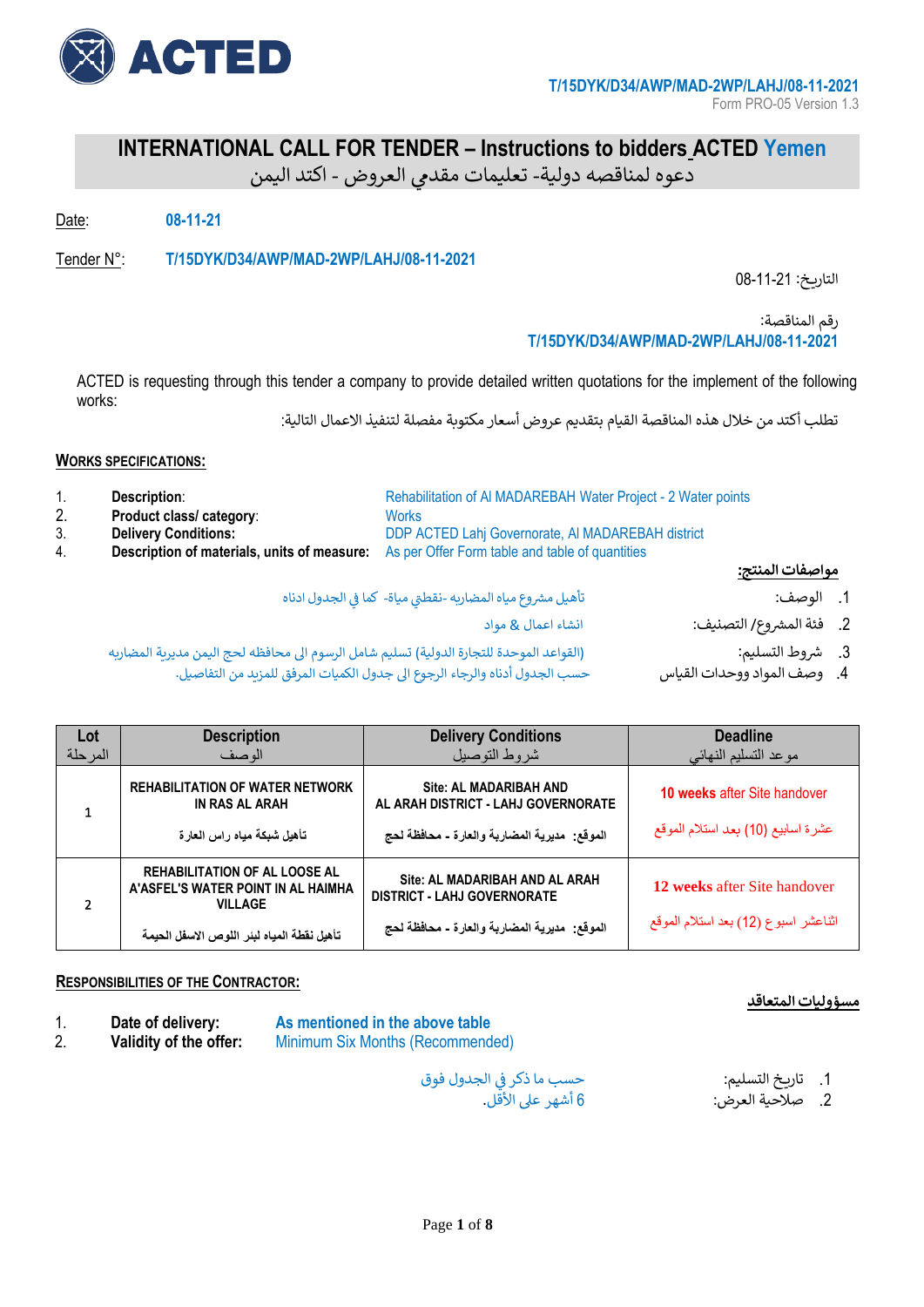

# The answer to this tender should include the following elements:

- 1. Offer Form, filled, initialed and stamped by the supplier (compulsory)
- 2. Bidder's Ethical Declaration, filled, initialed and stamped by the supplier (compulsory)
- 3. Bidder's Questionnaire, filled, initialed and stamped by the supplier (compulsory)
- 4. Bidder's Checklist, filled, initialed and stamped by the supplier (compulsory)
- 5. Instruction to Bidders, filled, initialed and stamped by the supplier (compulsory)
- 6. Full General Conditions of Purchase, filled, initialed and stamped by the supplier (compulsory)
- 7. Annex Drawings, initialed and stamped by the supplier (compulsory)
- 8. Relevant catalogues with technical specifications for requested supplies. (recommended)
- 9. Proof of past experience implementing a similar service for NGO's/INGO's through previously signed contracts (recommended)
- 10. Proof of qualifications and experience of key staff e.g. C.V's, University degrees, training certificates, etc.. (recommended)
- 11. A Copy of the following documents included:
	- a. Copy of ID or passport of legal representative (compulsory)
	- b. Copy of VALID Company Tax ID (compulsory)
	- c. Copy of VALID Company Registration (compulsory)

# يجب أن تشمل إجابات هذه المناقصة العنارص التالية :

- 1. **عرض السعر** كتابتها، توقيعها وختمها من قبل المورد (**إجباري)**
- 2. ا**لبيان الأخلاقي** كتابتها، توقيعها وختمها من قبل المورد (**إجباري**) i
- 3. ا**ستبيان لمقدمي العطاءات**، كتابتها، توقيعها وختمها من قبل المورد (**إجباري**)
- 4. **قائمة التحقق من المرفقات**، كتابتها، توقيعها وختمها من قبل المورد (إ**جباري**)
- 5. **تعليمات لمقدمي العطاءات،** كتابتها، توقيعها وختمها من قبل المورد (**إجباري**)
	- 6. الشروط العامة للشراء كتابتها، توقيعها وختمها من قبل المورد (إجباري)
		- 7. المرفق الرسومات توقيعها وختمها من قبل المورد (إجباري)
- 8. الكتالوجات وصور العينات ذات صلة بمواصفات تقنية للمواد المطلوبة. ( **موصى بها**)
	- 9. إثبات وخبرات مشابهه او عقود سابقة (موصى بها)
- 10. إثبات مؤهلات الموظفين الرئيسيين ، مثل شهادة C.V ، والشهادات الجامعية ، وشهادات التدريب ، وما إلى ذلك. **(موصى بها)** ن
- 11. يجب على مقدمي العطاءات إرفاق الوثائق القانونية التالية ولن يتم اعتماد العروض التي لا تحتوي على وثائق قانونيه ساريه المفعول:

نسخة من بطاقة الشخصية او جواز السفر مالك الشركة(**إجباري)** نسخة سارية المفعول من شهادة تسجيل الشركة (**إجباري)** نسخة ســارية المفعول من البطاقة الضريبية للشركة (**إجباري)** 

## **GENERAL CONDITIONS:**

1. The **Closing Date** of this International Call for Tender is fixed **on 29-11-2021 at 11:00 AM (Yemen time).** Offers must be submitted to ACTED Sana'a Office at the following address: **Sana'a Office, Haadah , Behind Al-azani -Sana'a -Yemen** in a sealed envelope with the text **T/15DYK/D34/AWP/MAD-2WP/LAHJ/08-11-2021** – not to be opened before the **29- 11-2021**.OR

via email submission to [yemen.tender@acted.org](mailto:yemen.tender@acted.org) with [tender@acted.org](mailto:tender@acted.org) in CC with the above mention subject. **Late Bids will be automatically rejected.**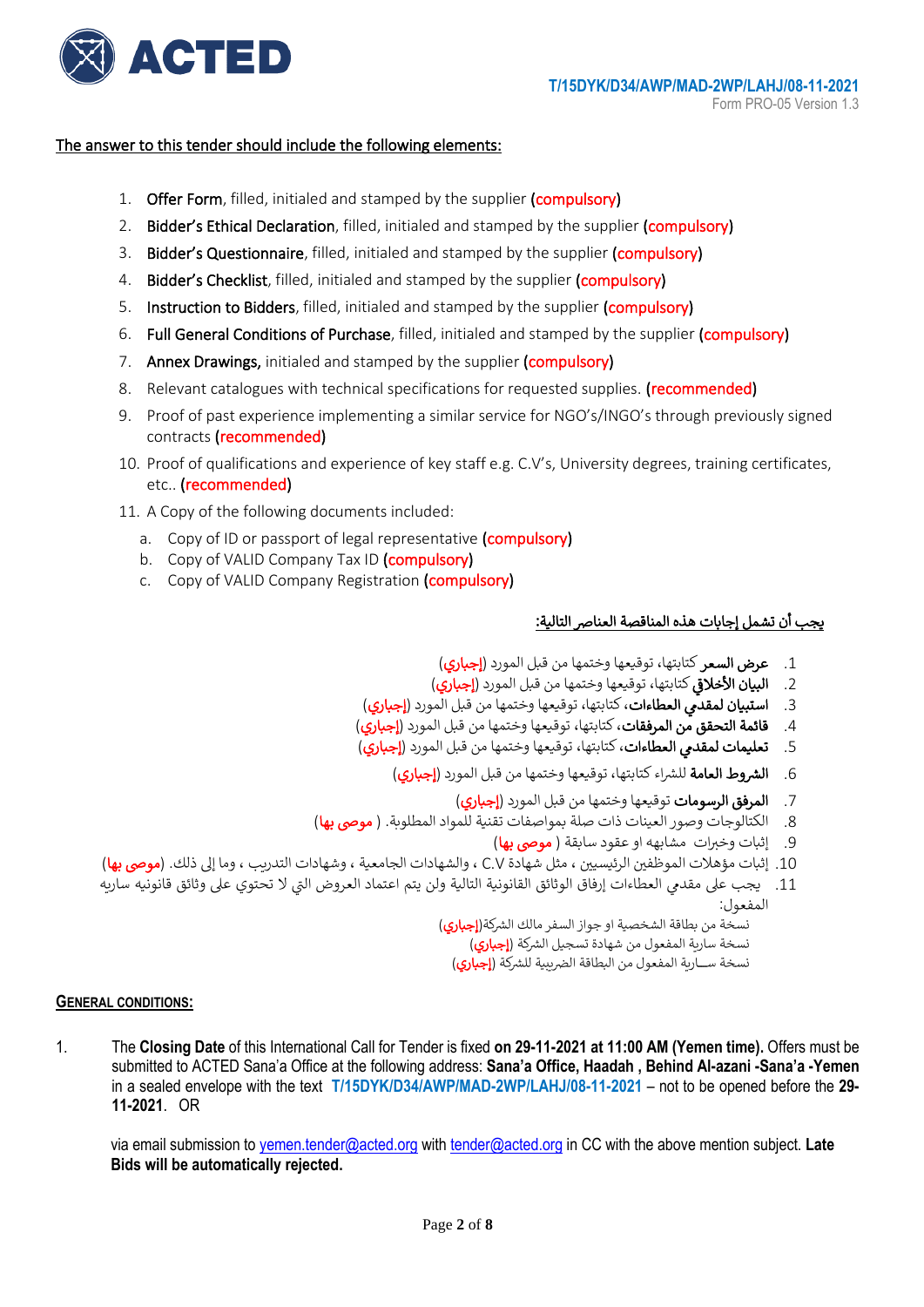

# **T/15DYK/D34/AWP/MAD-2WP/LAHJ/08-11-2021**

Form PRO-05 Version 1.3

اخر موعد الستالم العروض واغالق العطاء /11/2021XX الساعة الـ 11:00 صباحا حسب توقيت اليمن وجميع العروض يجب ان تقدم لمكتب منظمة أكتد **-**حده – خلف العزاني – صنعاء - اليمن في ظرف مغلق ومختوم يحمل اسم العطاء **T/15DYK/D34/AWP/Al MADAREBAH -2WP/LAHJ/xx-11-2021**"

لن يتم فتح المغلفات قبل جلسة فتح العروض بتاريخ/11/2021-xx **- العروض المتاخرة سوف ترفض تلقائيا**  او يمكن التقديم عبر االيميل [org.acted@tender.yemen](mailto:yemen.tender@acted.org) ووضع [org.acted@tender](mailto:tender@acted.org) في المرفقات

2. ACTED will not be responsible for any costs or expenses incurred by the Bidders in connection with the preparation and submission of their bids to ACTED.

لن تكون منظمة أكتد مسؤولة عن أي تكاليف أو نفقات يدفعها المتقدمين للمناقصة الخاصة بإعداد وتقديم عروضهم لمنظمة أكت د**.**

3. A **Pre-Tender Information Meeting** will be organized on **17/11/2021 at 10:00am** in **ACTED Sana'a Office- Haddah Street -Yemen]** and on **17/11/2021 at 10:00am in ACTED Aden Office- Khor Maxser -Yemen** All bidders are encouraged to attend but attendance is not compulsory.

This meeting provides interested bidders the opportunity to request further information about the tender process or to enquire about the technical specifications described in the tender documents prior to the submission deadline to better understand the supplies/services/works provided.

## وستنظم اكتد اجتماع للمزودين قبل تقديم العطاءات

**[17/11/2021]**  يىل التابع لمنظمة أكتد المكتب التمثي ف **[AM 10:00[** ف – صنعاء – شارع حدة - **وكذلك في مكتب اكتد عدن خور مكسر**  ي : ي į يوفر هذا الاجتماع لمقدمي العطاءات المهتمين الفرصة لطلب مزيد من المعلومات حول عملية المناقصة أو للاستعلام عن المواصفات الفنية .<br>الموضحة في وثائق المناقصة قبل الموعد النهائي للتقديم لفهم الإمدادات / الخدمات / الأعمال المقدمة بشكل أفضل<mark>.</mark> ي .<br>:

4. ACTED will hold up a **Tender Opening Session** at ACTED Office – Sana'a Office, Haadah , Behind Al-azani -S -Sana'a-Yemen **on 30-11-2021 at 11:00 AM (Yemen time).** The presence of bidders' representatives is permitted, for that you need to submit your contact details to the email address [yemen.tender@acted.org](mailto:yemen.tender@acted.org) c[c tender@acted.org](mailto:tender@acted.org) before the **29-**11**- 2021 at 10:00 AM (Yemen time)**. will not accept to receive any bids after the time mentioned above and the opening session will be hold at the same time and place.

The **Tender Opening Session** involves the opening of all offers in front of all any bidders who attend and conducting a document check, whereby all the documents provided by each bidder are checked and compared to the Bidder's Checklist, where the list of mandatory documents is provided. Only bidders who provide all requested mandatory documents can be deemed eligible and proceed to the next stage of the tender process.

ي l ستعقد لجنة أكتد للمناقصات جلسة فتح عطاءات بحضور الراغبين في مكتب اكتد في صنعاء – العنوان: حده – خلف العزاني – صنعاء - اليمن –<br>ستعقد لجنة أكتد للمناقصات l : ر.<br>بتاريخ 12021-1**0-30** الساعة 11:00 صباحا بتوقيت اليمن. يمكن لممثل العطاء حضور فتح العطاءات ويجب ارسال بريد الكتروني بالاسم ي والتفاصيل الى العنوان التالي <u>vemen.tender@acted.org</u> واضافة نسخة الى <u>tender@acted.org</u> قبل التاريخ 2021-11-29 الساعة<br>مع 10:00صباحاً بتوقيت اليمن. ولن يتم استلام اي عطاء بعد الموعد المحدد اعلاه, وسيتم فتح المظاريف مباشرتا في نفس الموعد والمكان.<br>10:00صباحاً بتوقيت اليمن. :

تتضمن الجلسة الافتتاحية للمناقصة فتح جميع العروض أمام جميع مقدمي العطاءات الذين يحضرون وإجراء فحص للوثائق ، حيث يتم فحص<br>-جميع المستندات المقدمة من قبل كل عارض ومقارنتها بقائمة التحقق الخاصة بمقدم العطاء ، حيث يتم توفير قائمة المستندات الإلزامية. يمكن فقط اعتبار مقدمي العطاءات الذين يقدمون جميع المستندات الإلزامية المطلوبة مؤهلين والانتقال إلى المرحلة التالية من عملية المناقصة.

5. Tenderers who will present their offer at ACTED bases other than ACTED Sana'a must take into consideration the transport time from the local base to ACTED Sana'a.

ي į ويجب على مقدمي العطاءات الذين سيقدمون عرضهم في المحافظات أخرى غير صنعاء أن يأخذوا في الاعتبار وقت ارسال مظروف المناقصة l من مناطقهم اىل مكتب اكتد صنعاء

- 6. Unsealed envelopes and late offers **WILL NOT BE CONSIDERED.** لن يتم النظر في المظاريف غير المغلقة والعروض المتأخرة عن موعد التقديم والمفتوحة (حيث يجب ان تكون مختومة ومغلقة) ي į
- *7.* All documents shall be submitted in **English**. Certificates and official documents shall be submitted in Arabic and/or English.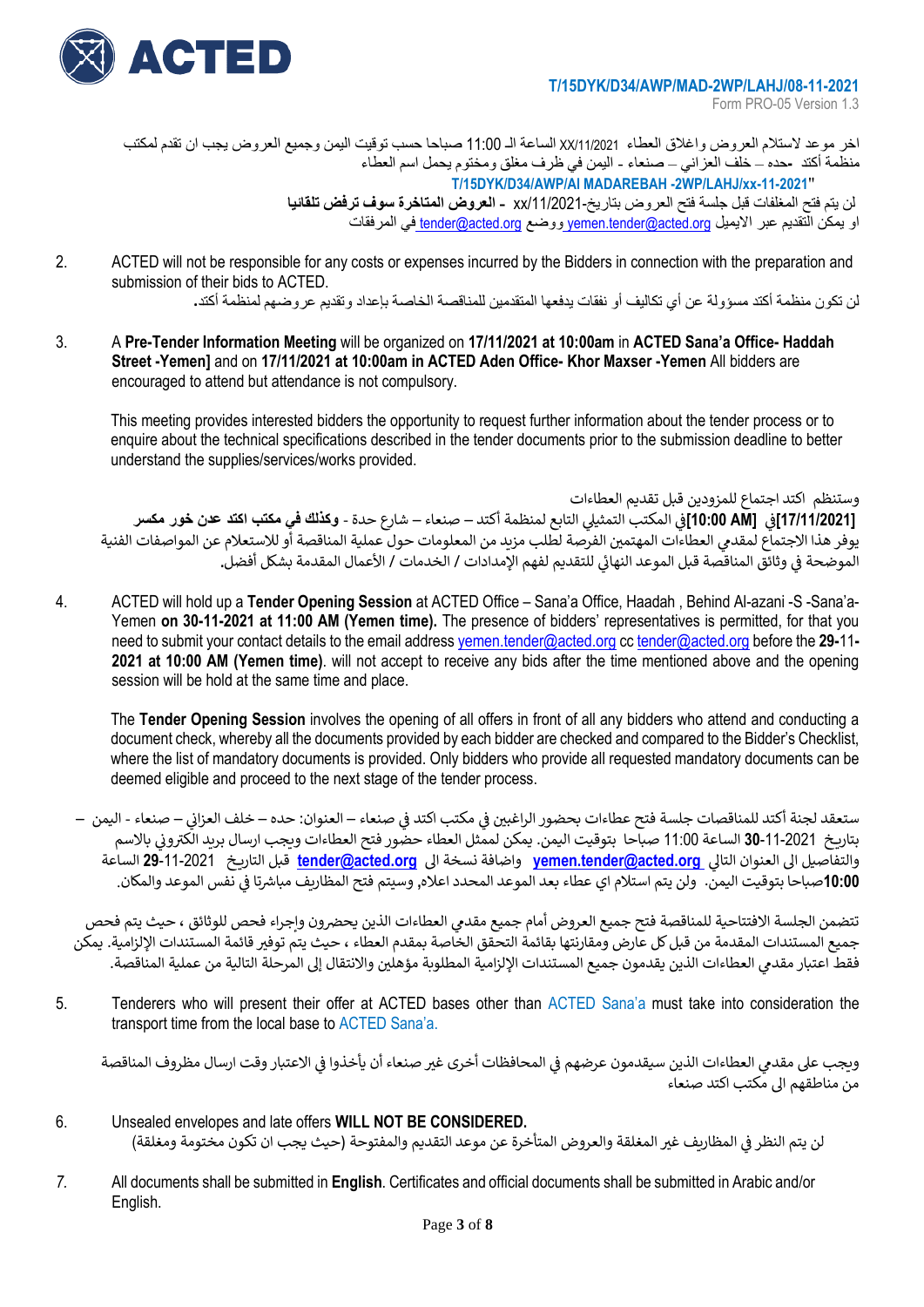

يجب تقديم جميع اوراق ونماذج العطاء باللغة الإنجليزية .يجب تقديم الشهادات والوثائق الرسمية باللغة العربية و **/** أو الإنجليزية. ֢֢֢֧֢ׅ֪֪ׅ֪֪֪֚֚֚֚֚֚֚֚֚֚֚֡֡֜֡֜֝֜֡֜֜֓֡֡֡֝֓֡֡

- 8. ACTED reserves the right to request any further information, details, breakdown or prices confirmation for delivery at any time of the tendering process. تحتفظ منظمة اكتد بالحق في طلب المزيد من المعلومات أو التفاصيل أو الأعطال أو تأكيد الأسعار للتسليم في أي وقت من عملية المناقصة ي : :
- 9. Bidder's must submit a price for each line item in a lot in order to be considered. If a price is not offered for each line item, a bidder will automatically be rejected.

على المتقدم للمناقصة وضع سعر لجميع البنود في جميع المجموعات المقدم عليها مالم فسوفٌ يتم استبعاده مباشرتا. :

10. All the prices in the Offer Form shall be in **USD**.

يجب ان تكون جميع الاسعار المقدمة في نموذج العرض بالدولار الامريكي ي

- 11. Should there be any confusion between the Unit Price and Total Price for each line item, ACTED will consider the **Unit Price** for evaluation purposes. في حالة وجود أي التباس بين سعر الوحدة والسعر الإجمالي لكل عنصر سطر ، المنظمةسوف تعتبر سعر الوحدة لأغراض التقييم<br>.
- 12. ACTED reserves the right to request a bank guarantee of **2.5% of the total tender amount** prior to signing a contract with a winning supplier. تحتفظ منظمة اكتد بالحق في طلب ضمان بنكي بنسبة 2.**5٪** من إجمالي مبلغ العطاء قبل توقيع عقد مع المورد الفائز ė
- 13. An offer for this tender is not a guarantee of being awarded a contract.

لا يعتبر عرض هذا العطاء ضمانًا لمنح العقد.

ي ė

14. **Offers will not be accepted via Google Drive, Drobox, WeTransfer links, or any similar links, and if the attachments required permission or password**.

لن يتم قبول العروض عرت قوقل درايف او دروب بوكس او اي روابط مشابة او اذا المرفقات تتطلب اذن او كلمة مرور**.**

15. Each page of tender documents must be initialed and stamped. Any pages requesting a signature must be signed and stamped.

جميع االوراق والوثائق المرفقة للمناقصة يجب توقيعها وختمها وكذلك االوراق التي تتضمن طلب التوقيع والختم.

- 16. Bidders are requested to fill in, sign, stamp and return the Offer Form, using the provided ACTED forms ONLY. Bids that do not use the ACTED forms will not be considered: يطلب من مقدمي العروض ملء جميع صفحات الوثائق التالية وتوقيعها وختمها وإعادتها باستخدام نماذج منظمة اكتد المتوفرة فقط. **.**يجب تهيئة وختم كل صفحة من وثائق العطاء **.**
- 17. All questions or requests for tender documents should be directed to ACTED Yemen Logistics department at [yemen.tender@acted.org](mailto:yemen.tender@acted.org) wit[h tender@acted.org](mailto:tender@acted.org) in CC. يجب توجيه جميع األسئلة أو طلبات الحصول عىل وثائق المناقصة إىل قسم إدارة اللوجستيات عىل الرتيد وئ [tender@acted.org](mailto:tender@acted.org) االلكت ي Or [yemen.tender@acted.org](mailto:yemen.tender@acted.org)
- 18. ACTED will not be responsible for any costs or expenses incurred by the Bidders in connection with the preparation and submission of their bids to ACTED. لن تكون منظمة أكتد مسؤولة عن أي تكاليف أو نفقات يدفعها المتقدمين للمناقصة الخاصة بإعداد وتقديم عروضهم لمنظمة أكتد.
- 19. To ensure that funds are used exclusively for humanitarian purposes and in accordance with donors' compliance requirements, all contract offers are subject to the condition that contractors do not appear on anti-terrorism lists, in line with ACTED's anti-terrorism policy. To this end, ACTED reserves the right to carry out anti-terrorism checks on contractor, its board members, staff, volunteers, consultants, financial service providers and sub-contractor.

ً.<br>لضمان استخدام الأموال حصريًا للأغراض الإنسانية ووفقًا لمتطلبات امتثال الجهات المانحة، تخضع جميع عروض العقود لشرط عدم ظهور تحتيق المتعاقد الرسون تصري ترترين المساعة الرزيعة للمتعام بالمتعن الجانب المتعام المعلمي بسبي ترزين العنوة سار<br>المتعاقدين في قوائم مكافحة الإرهاب، بما يتماشى مع سياسة مكافحة الإرهاب في ACTED. تحقيقًا لهذه الغاية، تحتفظ AC ي ė ي ֧֦֧֦֧֦֧֦֧֦֧֦֧֦֧֧֦֧֦֧֚֬֜֜֓ ي ׅ֧֚֚֚֚֚֚֚֚֚֚֚֚֚֚֚֚֚֚֚֚֚֚֚֚֚֚֚֚֚֚֚֚֡֡֡֡֓֡֡֬֓֡֡֬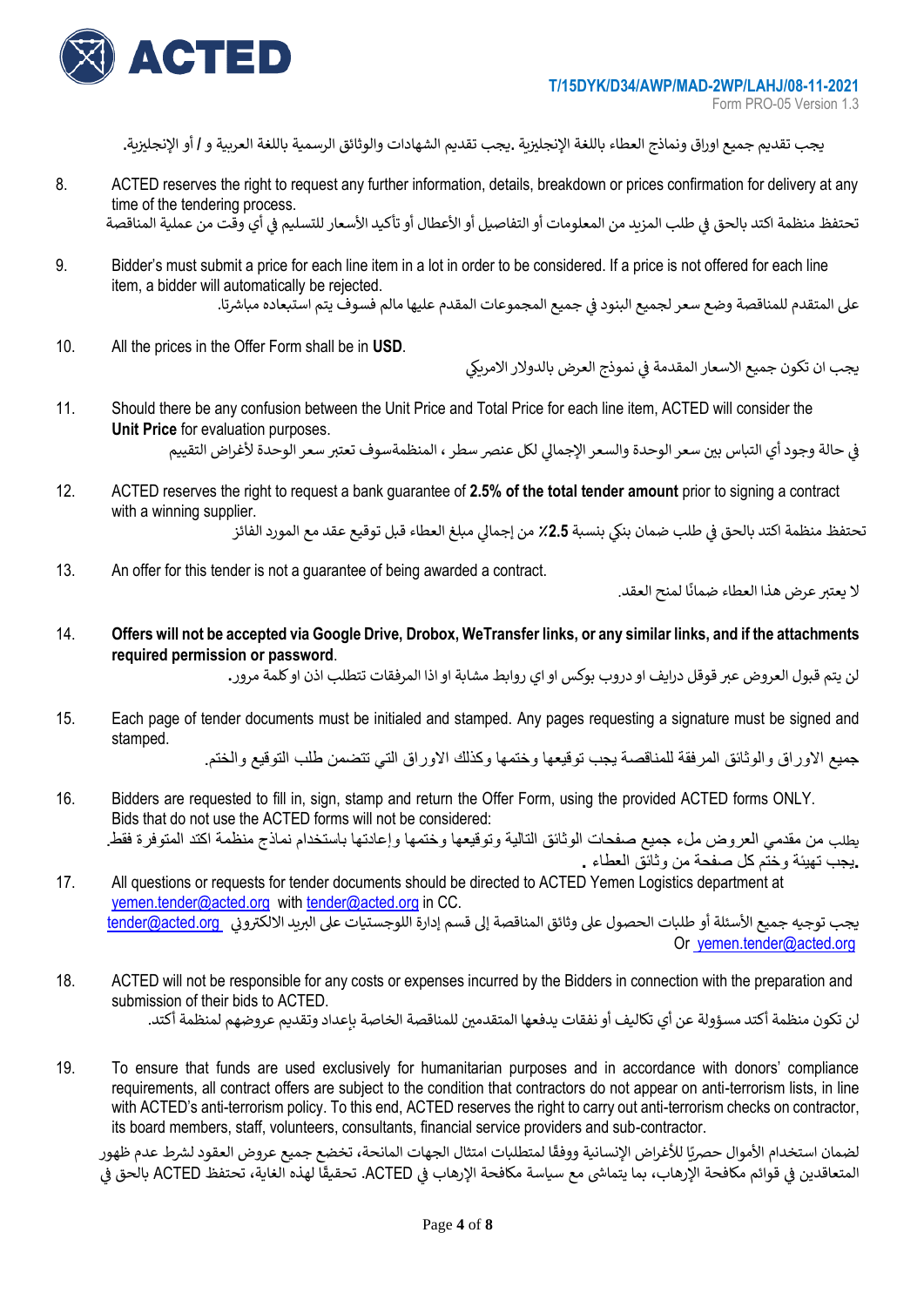

إجراء فحوصات مكافحة الإرهاب على المقاول وأعضاء مجلس الإدارة والموظفين والمتطوعين والاستشاربين ومقدمي الخدمات المالية . . والمقاول من الباطن.

*NOTE: ACTED adopts a zero-tolerance approach towards corruption and is committed to respecting the highest standards in terms of efficiency, responsibility and transparency in its activities. In particular, ACTED has adopted a participatory approach to promote and ensure transparency within the organization and has set up a Transparency focal point (Transparency Team supervised by the Director of Audit and Transparency) via a specific e-mail address*. *As such, if you witness or suspect any unlawful, improper or unethical act or business practices (such as soliciting, accepting or attempting to provide or accept any kickback) during the tendering process, please contact the following phone number and/or send an e-mail to* **[Transparency@acted.org](mailto:Transparency@acted.org)**

م**لاحظة:** تتبنى منظمة اكتد نهج عدم التسامح مطلقا مع الفساد وتلتزم باحترام أعلى المعايير من حيث الكفاءة والمسؤولية والشفافية في أنشطتها. على وجه<br>ملاح**ظة:** تتبنى منظمة اكتد نهج عدم التسامح مطلقا مع الفساد وتلتزم باحترام أعل ֧֦֧֦֧֦֧֦֧֦֧֦֧֦֧֧֦֧֧֦֧֦֧֧֦֧֚֬֜֜֓֜֜֓֜֜֞֓֡֬֜ ١ رش الخصوص، اعتمدت **ACTED** ف عليه مدير ا لتعزيز وضمان الشفافية داخل المنظمة وأنشأت نقطة اتصال للشفافية )فريق الشفافية الذي ي ً ا تشاركي نهجً ى تى محدد الشفافية) عبر عنوان بريد إلكتروني محدد. على هذا النحو، إذا شاهدت أو اشتبهت في أي فعل عير قانوني أو غير لأئق أو غير أخلاقي أو ممارسات<br>التدقيق والشفافية) عبر عنوان بريد إلكتروني محدد. على هذا النحو، إذا شاهدت أو ا ي ي ي į نجارية (مثل التماس أي رشوة أو قبولها أو محاولة تقديمها أو قبولها) أثناء عملية المناقصة، يرجى الاتصال برقم الهاتف التالي [إضافة رقم] و / أو إرسال بريد إىل وئ **[Transparency@acted.org](mailto:Transparency@acted.org)** إلكت ي

# **SPECIFIC CONDITIONS**

- 1. Bidders may apply for one or more lots. ACTED reserves the right to contract with one or more supplier(s) for each lot.
- 2. Each lot will be evaluated separately. ACTED reserves the right to select the same supplier for one or more lots.
- 3. Each page of tender documents must be initialed and stamped. Any pages requesting a signature must be signed and stamped.
- 4. The costs of items in the B.O.Q shall be fairly estimated in line with market prices, ACTED has the right to reject any quotations whose prices are not within price ranges identified through market surveys without any notification.
- 5. The contract unit prices are fixed. No compensation will be paid for Fuel or materials price rises.
- 6. ACTED reserves the right to cancel any item mentioned in the B.O.Q without any compensation of any kind before contract signature.
- **7.** Please note that ACTED will need to follow Europe Aid's Guidelines concerning the rules on origin and nationality. For more information, Europe Aid procurement guidelines are fully detailed in **PRAG** ([ePrag-en-2019.0.pdf](https://intpa-econtent-public.s3.eu-west-1.amazonaws.com/ePrag/2019.0/ePrag-en-2019.0.pdf)  [\(amazonaws.com\)](https://intpa-econtent-public.s3.eu-west-1.amazonaws.com/ePrag/2019.0/ePrag-en-2019.0.pdf)). **In particular, rules of origin & nationality are detailed in section 2.3.1 of PRAG2019, and**  further in annex A2A. ACTED reserves the right to exclude products or reject bids from certain origins with regard to guidelines of EuropeAid (please refer Annex a2a ecprogrammes eligibility2014 2020 en (1) s.
- 8. ACTED recommends that any interested bidders conduct a site visit to better understand the scope of work requested. Should any interested bidder wish to conduct a site visit please contact the ACTED Logistics Department in Sana'a or Aden.
- 9. In the Offer Form for this tender, bidders are requested to provide a unit price for each line item and then to provide a total cost at the end of each lot. The item cost is split between the « Cost of Labour « and « Cost of Supplies ». This is a requirement due to the donor guidelines (mentioned in Point 6 above) this activity is funded by.

ACTED reserves the right to reject any bidder who cannot provide this breakdown as it does not conform to the donor guidelines.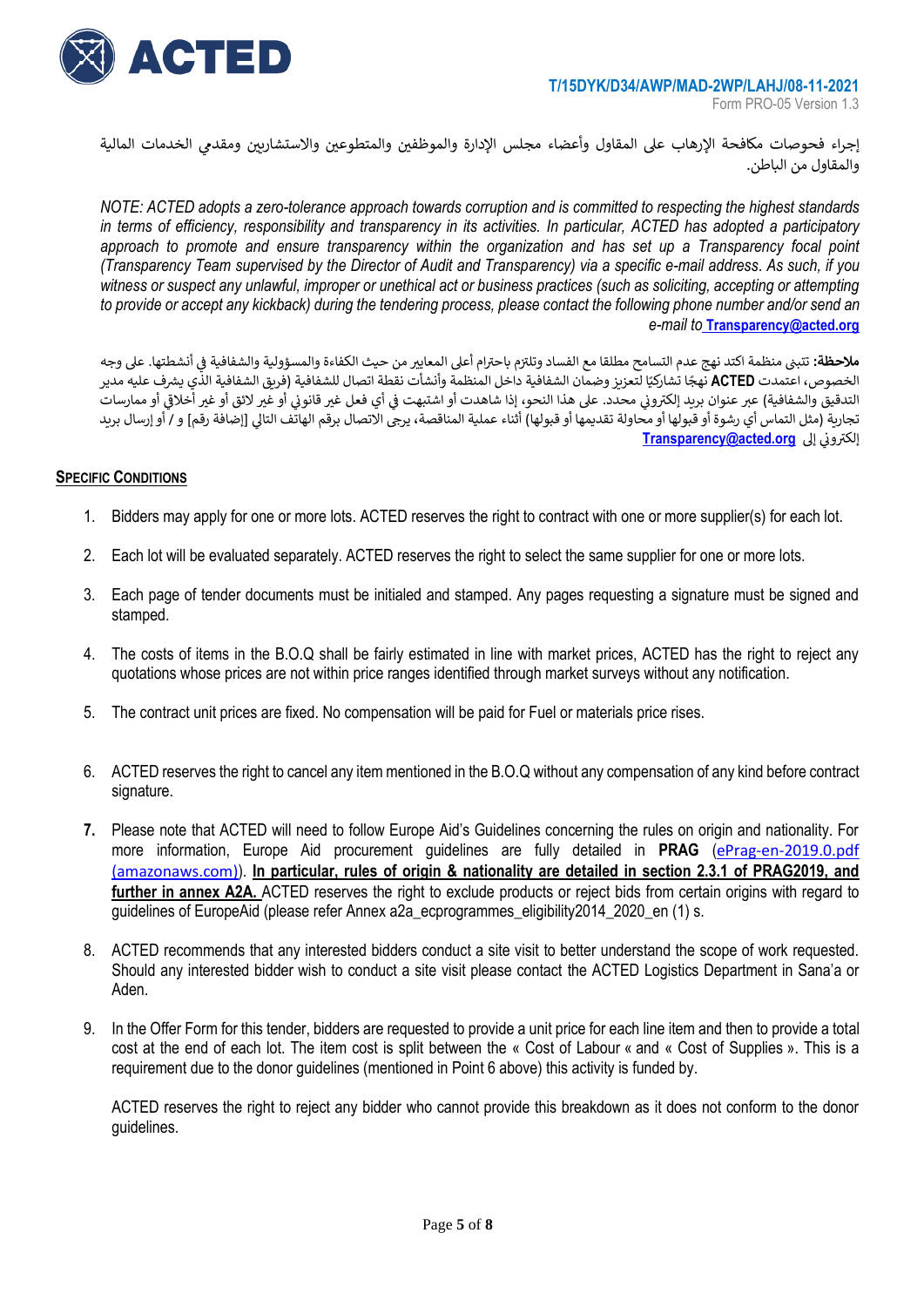

# **رشوط خاصة:**

- .1 يحق لكل مقاول التقديم عىل كل المراحل او مرحلة واحدة بحسب قدرة المقاول.
- 2. كل مجموعة سوف يتم تقييمها بشكل منفصل ومع ذلك يحق لأكتد ارساء المجموعات لمقاول واحد او عدة مقاولين. .
	- 3. جميع الاوراق والوثائق المرفقة للمناقصة يجب توقيعها وختمها وكذلك الاوراق التي تتضمن طلب التوقيع والختم.
- 4. يتم تقدير تكاليف العناصر في جدول الكميات بشكل عادل ويجب أن يتم التكلفة العامة بشكل عادل بين جميع العناصر، يحق لـ**ACTED** į تجاهل أي عرض أسعار لا تكون تكاليفه ضمن استطلاعات السوق الخاصة بـ **ACTED** دون أي التزامات مترتبة.
	- 5. اسعار البنود في العقد ثابتة ولن يكون هناك اي تعويضات لاي ارتفاع في الوقود والمواد. : ي ֦֧֦֧֦֧֦֧֦֧֦֧֦֧֧֦֧֦֧ׅ֧֦֧֚֚֡֜֜֓֜֜֓
	- 6. **ACTED ل**ها الحق في إلغاء أي عنصر مذكور في جدول الكميات دون أي تعويض من أي نوع. į ي l
- 7. ويرجى الإشارة إلى أنه سيتعين على المنظمة أن تتبع المبادئ التوجيهية للمعونة الأوروبية فيما يتعلق بقواعد المنشأ والجنسية. وللمزيد . من المعلومات، فإن المبادئ التوجيهية لمشتريات المساعدات الأوروبية مفصلة بالكامل في <mark>PRAG</mark> <u>ePrag-en-2019.0.pdf</u> ي ֦֧֦֧֦֧֦֧֦֧֦֧֦֧֦֧֦֧֦֧֦֧֦֧֦֧ׅ֦֜֜֜֜֜֞֓֡֡֬֜֓֡֬ **(** [\(com.amazonaws\(](https://intpa-econtent-public.s3.eu-west-1.amazonaws.com/ePrag/2019.0/ePrag-en-2019.0.pdf). وعىل وجه الخصوص، ترد تفاصيل قواعد المنشأ والجنسية ف الفرع 2,3,1 من **20PRAG** ، وكذلك ف المرفق ي ֦֧֦֧֦֧֦֧֦֧֦֧֦֧֧֦֧֦֧ׅ֧֦֧֚֚֡֜֜֓֜֜֓ ي ֦֧֦֧֢֦֧֦֧֦֧֦֧֜֜ **A2A**. ألكتد الحق باستبعاد منتجات او عطاءات من بعض بلدان المنشأ بحسب المبادئ التوجيهية للمعونة األوروبية.
	- 8. ويجب على المورد أن يزور الموقع للتأكيد على جميع التفاصيل التي يجب أخذها في الاعتبار عند تحديد الأسعار ومعرفتها.
	- 9. في نمذج عرض السعر يجب على المتقدم بوضع سعر لكل بند ثم وضع اجمالي الكلي لكل مجموعة .اسعار البنود يجب ان تفصل بين ي اسعار العماله واسعار المواد وذلك يعتبر متطلب اساسي للمانح ويحق لأكتد استبعاد اي مقاول لم يلتزم بمتطلبات المانح. ֚֚֚֚֡

# **TECHNICAL EVALUATION PROCESS:**

# **عملية التقييم واالختيار:**

The **Financial Offer** provided by each bidder will be evaluated first. Following this, all bidders will move on to the **Quality Check** stage where all requested line items will be evaluated through a **Pass/Fail method** for each offer. The next stage of the evaluation will focus on **Proof of Experience**, **Delivery Deadline**, and then the **Location** of the bidder being the final criteria to be evaluated.

A detailed description of each stage of the Evaluation Stage is provided below.

العروض المالية المقدمة من المتناقصين سوف يتم تقييمها اوال,كل العروض سوف تمر عبر مرحلة تقييم الجودة حيث ستخضع جميع البنود لتقييم ناجح/فاشل لكل العروض. المرحلة التالية من التقييم سوف تركز على **اثبات الخبرات السابقة** و **موعد التسليم** و **موقع المقاول** والتي سوف تعتبر معايير التقييم.

الوصف لجميع مراحل التقييم بحسب التفاصيل أدناه:

# ➢ **Price 50pts**

This will be the first criteria to be considered. Points will be awarded through a proportional scoring method, with the lowestpriced supplier receiving the maximum number of points and the remaining bidders receiving points based on the difference in price compared to the lowest-priced supplier.

Prices given by bidders must include delivery costs to the location(s) described in each lot when the price for delivery is not specifically requested separately in the tender documents. Bidders must quote in **USD** as the contract currency shall be **USD**.

➢ **السعرpts50**

سيكون السعر هو المعيار الاول الذي يتعين على اكتد النظر فيه لاختيار المورد الأكثر قدرة على المنافسة. سيتم منح النقاط من خلال طريقة الدرجات , حيث يحصل المورد الأقل سعرًا على أقصى عدد من النقاط ويحصل باقي المز ايدين على النقاط بناءً على فرق السعر مقارنة بالمورد الأقل سعرًا.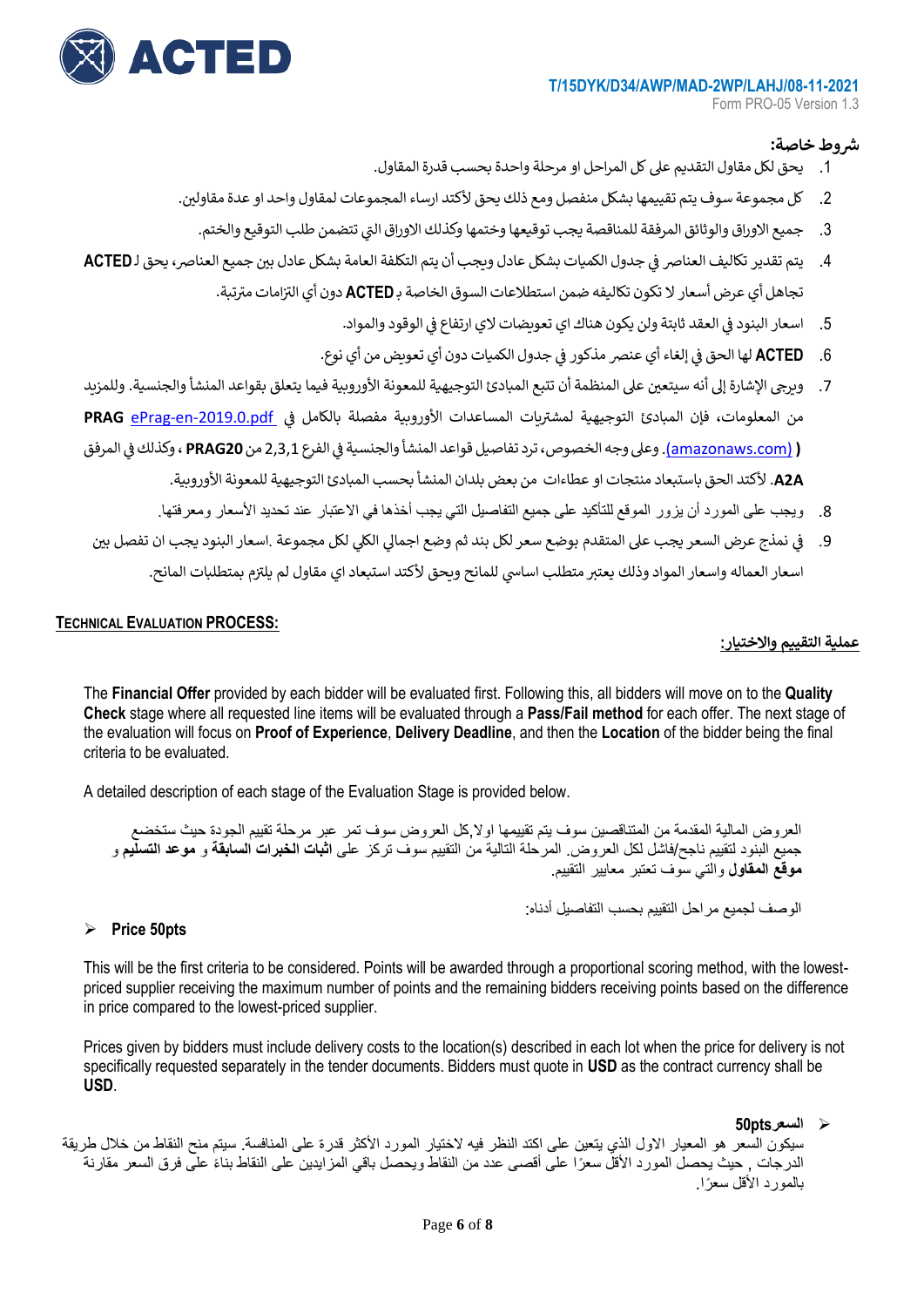

الأسعار التي يقدمها المزايدين ستشمل تكاليف التوصيل للوصول إلى مستودع اكتد والضرائب. يجب على المزايدين كتابة الأسعار بالدولار الأمريكي لأن عملة العقد ستكون بالدوالار الأمريكي.

# ➢ **Quality 25pts**

The second stage will focus on an evaluation of the technical information provided by each bidder for all line items requested in the tender documents. The quality will be judged on a **Pass/Fail method**, whereby the technical specifications provided will be evaluated against the specifications detailed in the tender documents for all line items. The technical information can be provided in the form technical sheets, technical catalogues or any other relevant form of supporting documentation.

## **ACTED reserves the right to request physical samples for all or a subset of the requested line items during this stage of the evaluation.**

Should all requested items pass the **Quality Check** the bidder will move on to the next stage of the technical evaluation. If any line item fails the offer will be rejected and the bidder will no longer be considered for this tender.

ستركز المرحلة الثانية على تقييم المعلومات الفنية المقدمة من كل مقدم عطاء لجميع البنود المطلوبة في وثائق المناقصة. سيتم الحكم على الجودة على أساس طريقة النجاح / الفشل ، حيث سيتم تقييم المواصفات الفنية المقدمة مقابل المواصفات المفصلة في وثائق المناقصة لجميع البنود. يمكن تقديم المعلومات الفنية في شكل أوراق فنية أو كتالوجات فنية أو أي شكل آخر ذي صلة من الوثائق الداعمة.

تحتفظ ACTED بالحق في طلب عينات مادية لجميع أو مجموعة فرعية من البنود المطلوبة خالل هذه المرحلة من التقييم.

إذا اجتازت جميع العناصر المطلوبة فحص الجودة ، فسينتقل العارض إلى المرحلة التالية من التقييم الفني. إذا فشل أي بند ، فسيتم رفض العرض ولن يتم اعتبار مقدم العطاء مؤهل لهذا العطاء.

# ➢ **Proof of Experience 10pts**

Proof of Experience providing a similar category of service(s) with ACTED and/or another local or international NGO's will be evaluated in this section. Said proof should be provided through the submission of signed procurement contracts with ACTED and/or another local or international NGO's for similar supplies/services/works as described in the tender documents.

Points will be awarded in the following manner:

- **3 or more** procurement contracts providing similar works with a **minimum contract value of \$20,000** to an NGO/INGO = **10pts**
- **1 to 2** procurement contracts providing similar works with a **minimum contract value of \$20,000** to an NGO/INGO = **5pts**

سيتم تقييم إثبات الخبرة الذي يقدم فئة (خدمات) مماثلة مع ACTED و / أو منظمة غير حكومية محلية أو دولية أخرى في هذا القسم. يجب تقديم الدليل المذكور من خالل تقديم عقود الشراء الموقعة مع ACTED و / أو منظمة غير حكومية محلية أو دولية أخرى لتوريدات / خدمات / أعمال مماثلة كما هو موضح في وثائق العطاء.

سيتم منح النقاط بالطريقة التالية:

.

- 3 عقود شراء أو أكثر لأعمالًا مماثلة بحد أدنى قيمة العقد 20,000 دولار لمنظمة محلية / منظمة دولية = 10 نقاط

- عقد شراء من 1 إلى 2 ألعما ًال مماثلة بحد أدنى لقيمة العقد 20,000 دوالر لمنظمة محلية / منظمة دولية = 5 نقاط

## ➢ **Delivery Deadline 10pts**

The Delivery Deadline will be evaluated at this point with a comparison between the deadline stated in the tender documents in comparison with the information submitted by each bidder. Points will be awarded based off a bidder's ability to meet the delivery deadline stated in the tender documents.